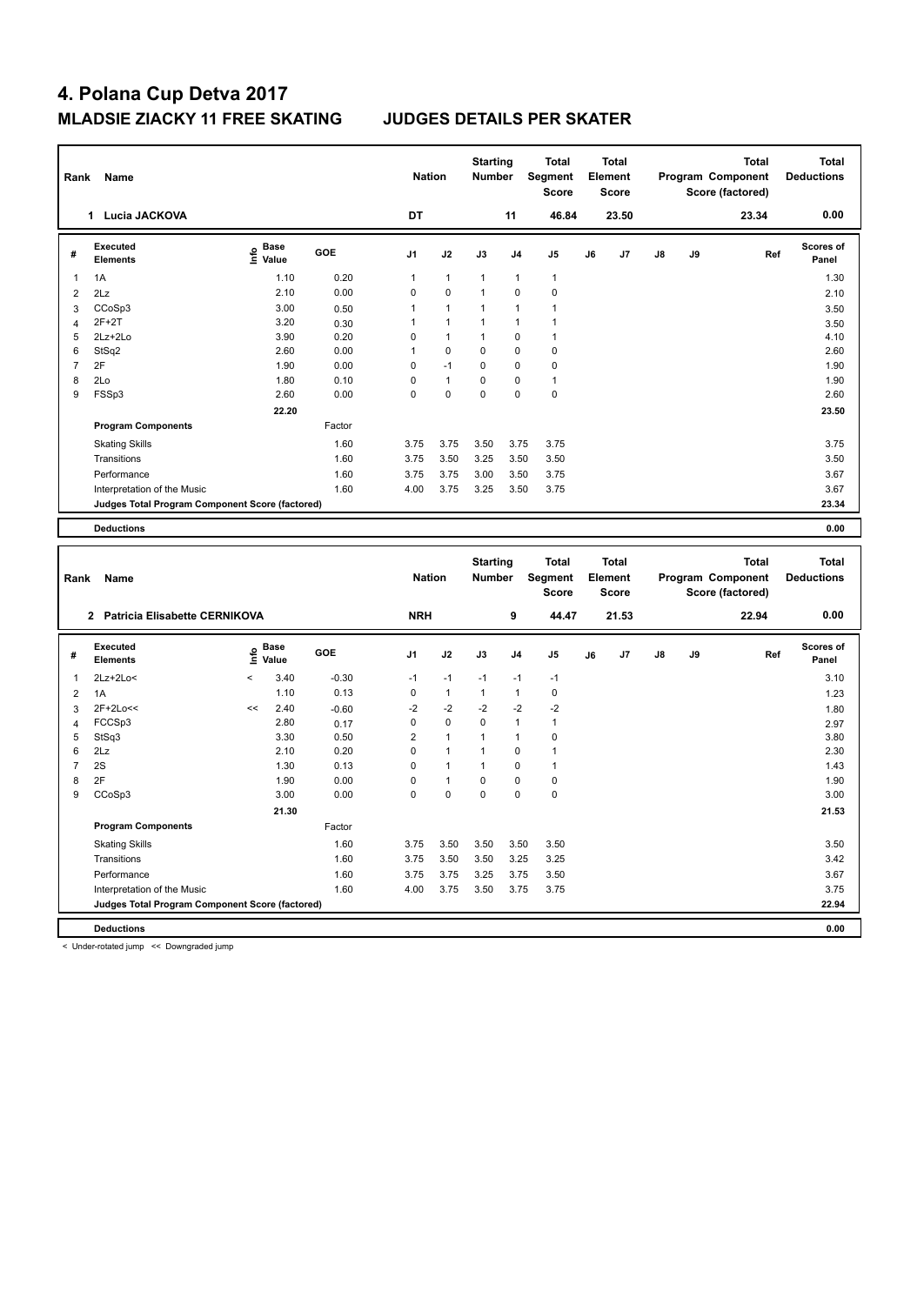| Rank | Name                                            |         |                      |            | <b>Nation</b>  |              | <b>Starting</b><br><b>Number</b> |                | <b>Total</b><br>Segment<br><b>Score</b> |    | <b>Total</b><br>Element<br><b>Score</b> |               |    | <b>Total</b><br>Program Component<br>Score (factored) | Total<br><b>Deductions</b> |
|------|-------------------------------------------------|---------|----------------------|------------|----------------|--------------|----------------------------------|----------------|-----------------------------------------|----|-----------------------------------------|---------------|----|-------------------------------------------------------|----------------------------|
|      | <b>Viktoria REMISOVA</b><br>3                   |         |                      |            | <b>BAS</b>     |              |                                  | 12             | 37.67                                   |    | 15.27                                   |               |    | 22.40                                                 | 0.00                       |
| #    | <b>Executed</b><br><b>Elements</b>              | e       | <b>Base</b><br>Value | <b>GOE</b> | J <sub>1</sub> | J2           | J3                               | J <sub>4</sub> | J <sub>5</sub>                          | J6 | J7                                      | $\mathsf{J}8$ | J9 | Ref                                                   | <b>Scores of</b><br>Panel  |
| 1    | $2F < +2T <$                                    | $\prec$ | 2.30                 | $-0.30$    | $-1$           | $-2$         | $-1$                             | $-1$           | $-1$                                    |    |                                         |               |    |                                                       | 2.00                       |
| 2    | $2Lo < +2T <$                                   | $\,<\,$ | 2.20                 | $-0.30$    | $-1$           | $-2$         | $-1$                             | $-1$           | $-1$                                    |    |                                         |               |    |                                                       | 1.90                       |
| 3    | 2F<<                                            | <<      | 0.50                 | $-0.20$    | $-2$           | $-2$         | $-2$                             | $-2$           | $-2$                                    |    |                                         |               |    |                                                       | 0.30                       |
| 4    | 2Lz                                             | $\prec$ | 1.50                 | $-0.30$    | $-1$           | $-1$         | $-1$                             | $-1$           | $-1$                                    |    |                                         |               |    |                                                       | 1.20                       |
| 5    | StSq2                                           |         | 2.60                 | 0.50       | $\overline{2}$ | $\mathbf{1}$ | 1                                | $\mathbf{1}$   | 0                                       |    |                                         |               |    |                                                       | 3.10                       |
| 6    | CCoSp1                                          |         | 2.00                 | 0.50       | 1              | $\mathbf{1}$ | 1                                | $\overline{1}$ | $\mathbf{1}$                            |    |                                         |               |    |                                                       | 2.50                       |
| 7    | 2Lo<                                            | $\prec$ | 1.30                 | $-0.30$    | $-1$           | $-1$         | $-1$                             | $-1$           | $-1$                                    |    |                                         |               |    |                                                       | 1.00                       |
| 8    | 1A                                              |         | 1.10                 | 0.00       | 0              | $\mathbf 0$  | 0                                | $\mathbf 0$    | $\pmb{0}$                               |    |                                         |               |    |                                                       | 1.10                       |
| 9    | FCCSp1                                          |         | 2.00                 | 0.17       | 0              | $\mathbf 0$  | 1                                | $\mathbf 0$    | $\mathbf{1}$                            |    |                                         |               |    |                                                       | 2.17                       |
|      |                                                 |         | 15.50                |            |                |              |                                  |                |                                         |    |                                         |               |    |                                                       | 15.27                      |
|      | <b>Program Components</b>                       |         |                      | Factor     |                |              |                                  |                |                                         |    |                                         |               |    |                                                       |                            |
|      | <b>Skating Skills</b>                           |         |                      | 1.60       | 3.75           | 3.50         | 3.25                             | 3.25           | 3.25                                    |    |                                         |               |    |                                                       | 3.33                       |
|      | Transitions                                     |         |                      | 1.60       | 3.50           | 3.50         | 3.50                             | 3.25           | 3.00                                    |    |                                         |               |    |                                                       | 3.42                       |
|      | Performance                                     |         |                      | 1.60       | 3.50           | 3.75         | 3.50                             | 3.50           | 3.50                                    |    |                                         |               |    |                                                       | 3.50                       |
|      | Interpretation of the Music                     |         |                      | 1.60       | 3.75           | 3.75         | 3.75                             | 3.50           | 3.75                                    |    |                                         |               |    |                                                       | 3.75                       |
|      | Judges Total Program Component Score (factored) |         |                      |            |                |              |                                  |                |                                         |    |                                         |               |    |                                                       | 22.40                      |
|      | <b>Deductions</b>                               |         |                      |            |                |              |                                  |                |                                         |    |                                         |               |    |                                                       | 0.00                       |

< Under-rotated jump << Downgraded jump

| Rank | Name                                            |    |                                    |         | <b>Nation</b>  |             | <b>Starting</b><br><b>Number</b> |                | <b>Total</b><br>Segment<br><b>Score</b> |    | <b>Total</b><br>Element<br><b>Score</b> |               |    | <b>Total</b><br>Program Component<br>Score (factored) | <b>Total</b><br><b>Deductions</b> |
|------|-------------------------------------------------|----|------------------------------------|---------|----------------|-------------|----------------------------------|----------------|-----------------------------------------|----|-----------------------------------------|---------------|----|-------------------------------------------------------|-----------------------------------|
|      | 4 Alexandra PRIMUSOVA                           |    |                                    |         | <b>BB</b>      |             |                                  | 6              | 32.69                                   |    | 15.49                                   |               |    | 17.20                                                 | 0.00                              |
| #    | Executed<br><b>Elements</b>                     |    | <b>Base</b><br>$\frac{6}{5}$ Value | GOE     | J <sub>1</sub> | J2          | J3                               | J <sub>4</sub> | J <sub>5</sub>                          | J6 | J7                                      | $\mathsf{J}8$ | J9 | Ref                                                   | <b>Scores of</b><br>Panel         |
| 1    | 2S+1A+SEQ                                       |    | 1.92                               | 0.00    | 0              | $\pmb{0}$   | $\mathbf 0$                      | $\mathbf 0$    | $\mathbf 0$                             |    |                                         |               |    |                                                       | 1.92                              |
| 2    | 2Lo<<                                           | << | 0.50                               | $-0.20$ | $-2$           | $-2$        | $-2$                             | $-2$           | $-2$                                    |    |                                         |               |    |                                                       | 0.30                              |
| 3    | 2T                                              |    | 1.30                               | 0.00    | 0              | $\mathbf 0$ | 0                                | $\mathbf 0$    | 0                                       |    |                                         |               |    |                                                       | 1.30                              |
| 4    | FSSp3                                           |    | 2.60                               | 0.00    | 0              | 0           | 0                                | $\mathbf{1}$   | 0                                       |    |                                         |               |    |                                                       | 2.60                              |
| 5    | 2Lo                                             |    | 1.80                               | $-0.60$ | $-2$           | $-2$        | $-2$                             | $-2$           | 0                                       |    |                                         |               |    |                                                       | 1.20                              |
| 6    | $1A+2T<<$                                       | << | 1.50                               | $-0.40$ | $-2$           | $-2$        | $-2$                             | $-2$           | $-1$                                    |    |                                         |               |    |                                                       | 1.10                              |
| 7    | CCoSp3                                          |    | 3.00                               | 0.17    | 0              | $-1$        | 0                                | $\mathbf{1}$   | $\mathbf{1}$                            |    |                                         |               |    |                                                       | 3.17                              |
| 8    | 2S                                              |    | 1.30                               | 0.00    | 0              | $-1$        | 0                                | 0              | 0                                       |    |                                         |               |    |                                                       | 1.30                              |
| 9    | StSq2                                           |    | 2.60                               | 0.00    | 0              | $\mathbf 0$ | $\mathbf 0$                      | $\mathbf 0$    | $\mathbf 0$                             |    |                                         |               |    |                                                       | 2.60                              |
|      |                                                 |    | 16.52                              |         |                |             |                                  |                |                                         |    |                                         |               |    |                                                       | 15.49                             |
|      | <b>Program Components</b>                       |    |                                    | Factor  |                |             |                                  |                |                                         |    |                                         |               |    |                                                       |                                   |
|      | <b>Skating Skills</b>                           |    |                                    | 1.60    | 2.75           | 2.75        | 3.00                             | 2.75           | 3.00                                    |    |                                         |               |    |                                                       | 2.83                              |
|      | Transitions                                     |    |                                    | 1.60    | 2.00           | 2.50        | 2.75                             | 2.25           | 2.75                                    |    |                                         |               |    |                                                       | 2.50                              |
|      | Performance                                     |    |                                    | 1.60    | 2.25           | 2.75        | 2.75                             | 2.75           | 3.00                                    |    |                                         |               |    |                                                       | 2.75                              |
|      | Interpretation of the Music                     |    |                                    | 1.60    | 2.50           | 2.50        | 2.75                             | 2.75           | 3.25                                    |    |                                         |               |    |                                                       | 2.67                              |
|      | Judges Total Program Component Score (factored) |    |                                    |         |                |             |                                  |                |                                         |    |                                         |               |    |                                                       | 17.20                             |
|      | <b>Deductions</b>                               |    |                                    |         |                |             |                                  |                |                                         |    |                                         |               |    |                                                       | 0.00                              |

<< Downgraded jump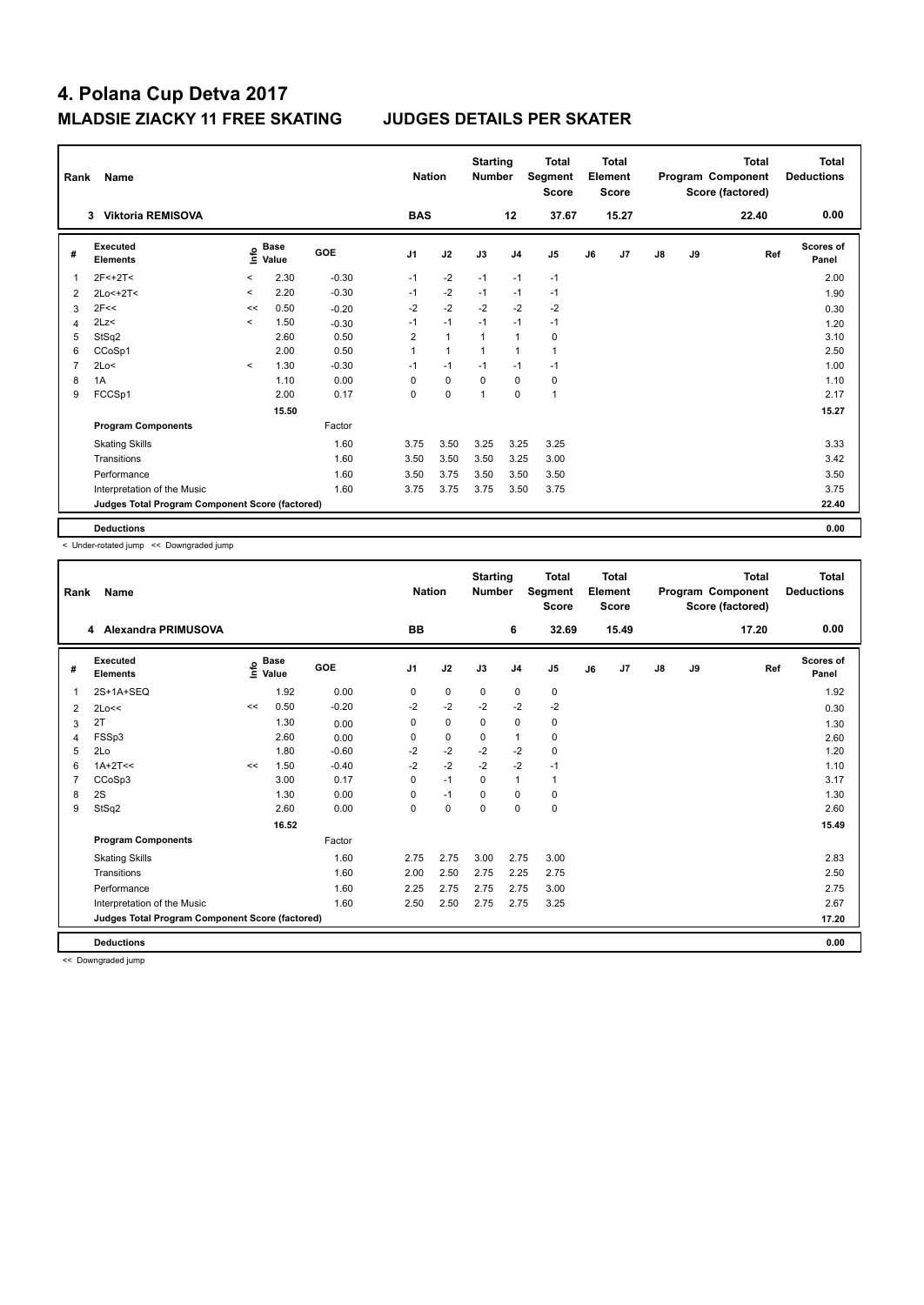| Rank           | Name                                            |      |                      |         |                | <b>Nation</b> | <b>Starting</b><br><b>Number</b> |                | <b>Total</b><br>Segment<br><b>Score</b> |    | Total<br>Element<br><b>Score</b> |               |    | <b>Total</b><br>Program Component<br>Score (factored) | <b>Total</b><br><b>Deductions</b> |
|----------------|-------------------------------------------------|------|----------------------|---------|----------------|---------------|----------------------------------|----------------|-----------------------------------------|----|----------------------------------|---------------|----|-------------------------------------------------------|-----------------------------------|
|                | <b>Simona JANEKOVA</b><br>5                     |      |                      |         | <b>BAP</b>     |               |                                  | 4              | 32.66                                   |    | 13.83                            |               |    | 19.33                                                 | 0.50                              |
| #              | Executed<br><b>Elements</b>                     | ١nfo | <b>Base</b><br>Value | GOE     | J <sub>1</sub> | J2            | J3                               | J <sub>4</sub> | J <sub>5</sub>                          | J6 | J <sub>7</sub>                   | $\mathsf{J}8$ | J9 | Ref                                                   | Scores of<br>Panel                |
| 1              | 2F<<                                            | <<   | 0.50                 | $-0.30$ | $-3$           | $-3$          | $-3$                             | $-3$           | $-3$                                    |    |                                  |               |    |                                                       | 0.20                              |
| $\overline{2}$ | 2Lo                                             |      | 1.80                 | 0.00    | 0              | $-1$          | 0                                | $\pmb{0}$      | $\pmb{0}$                               |    |                                  |               |    |                                                       | 1.80                              |
| 3              | $1Lz + 2T$                                      |      | 1.90                 | 0.00    | 0              | $\mathbf 0$   | 0                                | $\mathbf 0$    | $\mathbf 0$                             |    |                                  |               |    |                                                       | 1.90                              |
| 4              | $1F+1T$                                         |      | 0.90                 | 0.00    | $\Omega$       | $\mathbf 0$   | $\Omega$                         | $\mathbf 0$    | $\mathbf 0$                             |    |                                  |               |    |                                                       | 0.90                              |
| 5              | FCCS <sub>p2</sub>                              |      | 2.30                 | 0.00    | 0              | $\mathbf 0$   | 0                                | $\mathbf 0$    | $\pmb{0}$                               |    |                                  |               |    |                                                       | 2.30                              |
| 6              | StSq1                                           |      | 1.80                 | 0.00    | 0              | $\Omega$      | $\Omega$                         | $\Omega$       | $\pmb{0}$                               |    |                                  |               |    |                                                       | 1.80                              |
| 7              | 2S                                              |      | 1.30                 | $-0.40$ | $-2$           | $-2$          | $-2$                             | $-2$           | $-1$                                    |    |                                  |               |    |                                                       | 0.90                              |
| 8              | 1A                                              |      | 1.10                 | $-0.07$ | 0              | $-1$          | 0                                | $-1$           | 0                                       |    |                                  |               |    |                                                       | 1.03                              |
| 9              | CCoSp3                                          |      | 3.00                 | 0.00    | $\Omega$       | $\mathbf 0$   | 1                                | $\mathbf 0$    | $\pmb{0}$                               |    |                                  |               |    |                                                       | 3.00                              |
|                |                                                 |      | 14.60                |         |                |               |                                  |                |                                         |    |                                  |               |    |                                                       | 13.83                             |
|                | <b>Program Components</b>                       |      |                      | Factor  |                |               |                                  |                |                                         |    |                                  |               |    |                                                       |                                   |
|                | <b>Skating Skills</b>                           |      |                      | 1.60    | 2.75           | 3.00          | 3.25                             | 3.00           | 3.00                                    |    |                                  |               |    |                                                       | 3.00                              |
|                | Transitions                                     |      |                      | 1.60    | 2.50           | 2.75          | 3.25                             | 2.75           | 2.75                                    |    |                                  |               |    |                                                       | 2.75                              |
|                | Performance                                     |      |                      | 1.60    | 2.75           | 3.00          | 3.25                             | 3.00           | 3.25                                    |    |                                  |               |    |                                                       | 3.08                              |
|                | Interpretation of the Music                     |      |                      | 1.60    | 3.00           | 3.00          | 3.50                             | 3.25           | 3.50                                    |    |                                  |               |    |                                                       | 3.25                              |
|                | Judges Total Program Component Score (factored) |      |                      |         |                |               |                                  |                |                                         |    |                                  |               |    |                                                       | 19.33                             |
|                | <b>Deductions</b>                               |      | Falls:               | $-0.50$ |                |               |                                  |                |                                         |    |                                  |               |    |                                                       | $-0.50$                           |

<< Downgraded jump

| Rank | Name                                            |          |                                  |            | <b>Nation</b>  |             | <b>Starting</b><br><b>Number</b> |                | <b>Total</b><br>Segment<br><b>Score</b> |    | <b>Total</b><br>Element<br><b>Score</b> |    |    | <b>Total</b><br>Program Component<br>Score (factored) | <b>Total</b><br><b>Deductions</b> |
|------|-------------------------------------------------|----------|----------------------------------|------------|----------------|-------------|----------------------------------|----------------|-----------------------------------------|----|-----------------------------------------|----|----|-------------------------------------------------------|-----------------------------------|
|      | <b>Alexandra DURICOVA</b><br>6                  |          |                                  |            | DT             |             |                                  | 1              | 28.71                                   |    | 11.20                                   |    |    | 18.01                                                 | 0.50                              |
| #    | Executed<br><b>Elements</b>                     |          | <b>Base</b><br>e Base<br>⊆ Value | <b>GOE</b> | J <sub>1</sub> | J2          | J3                               | J <sub>4</sub> | J5                                      | J6 | J7                                      | J8 | J9 | Ref                                                   | Scores of<br>Panel                |
| 1    | $1A+1Lo$                                        |          | 1.60                             | 0.00       | 0              | 0           | $\mathbf 0$                      | 0              | 0                                       |    |                                         |    |    |                                                       | 1.60                              |
| 2    | $2S+2T<<$                                       | <<       | 1.70                             | $-0.40$    | $-2$           | $-2$        | $-2$                             | $-2$           | $-2$                                    |    |                                         |    |    |                                                       | 1.30                              |
| 3    | CCoSp1V                                         |          | 1.70                             | $-0.10$    | $-1$           | $-1$        | $\mathbf 0$                      | $\mathbf 0$    | $\mathbf 0$                             |    |                                         |    |    |                                                       | 1.60                              |
| 4    | 2Lo<                                            | $\hat{}$ | 1.30                             | $-0.30$    | $-1$           | $-1$        | $-1$                             | $-1$           | $-1$                                    |    |                                         |    |    |                                                       | 1.00                              |
| 5    | StSqB                                           |          | 1.50                             | 0.00       | 0              | $\mathbf 0$ | $\Omega$                         | $\mathbf 0$    | 0                                       |    |                                         |    |    |                                                       | 1.50                              |
| 6    | 2F<                                             | $\prec$  | 1.40                             | $-0.30$    | $-1$           | $-1$        | $-1$                             | $-1$           | $-1$                                    |    |                                         |    |    |                                                       | 1.10                              |
|      | 2S                                              |          | 1.30                             | 0.00       | $\Omega$       | $-1$        | $\Omega$                         | $\mathbf 0$    | 0                                       |    |                                         |    |    |                                                       | 1.30                              |
| 8    | FCCSp1                                          |          | 2.00                             | $-0.30$    | $-1$           | $-1$        | $-1$                             | $-1$           | $\pmb{0}$                               |    |                                         |    |    |                                                       | 1.70                              |
| 9    | 2T<<                                            | <<       | 0.40                             | $-0.30$    | -3             | $-3$        | -3                               | $-3$           | $-3$                                    |    |                                         |    |    |                                                       | 0.10                              |
|      |                                                 |          | 12.90                            |            |                |             |                                  |                |                                         |    |                                         |    |    |                                                       | 11.20                             |
|      | <b>Program Components</b>                       |          |                                  | Factor     |                |             |                                  |                |                                         |    |                                         |    |    |                                                       |                                   |
|      | <b>Skating Skills</b>                           |          |                                  | 1.60       | 2.75           | 2.50        | 3.25                             | 2.75           | 3.25                                    |    |                                         |    |    |                                                       | 2.92                              |
|      | Transitions                                     |          |                                  | 1.60       | 2.50           | 2.50        | 3.00                             | 2.50           | 3.00                                    |    |                                         |    |    |                                                       | 2.67                              |
|      | Performance                                     |          |                                  | 1.60       | 2.50           | 2.75        | 3.00                             | 3.00           | 3.25                                    |    |                                         |    |    |                                                       | 2.92                              |
|      | Interpretation of the Music                     |          |                                  | 1.60       | 2.75           | 2.75        | 2.75                             | 2.75           | 3.50                                    |    |                                         |    |    |                                                       | 2.75                              |
|      | Judges Total Program Component Score (factored) |          |                                  |            |                |             |                                  |                |                                         |    |                                         |    |    |                                                       | 18.01                             |
|      | <b>Deductions</b>                               |          | Falls:                           | $-0.50$    |                |             |                                  |                |                                         |    |                                         |    |    |                                                       | $-0.50$                           |

< Under-rotated jump << Downgraded jump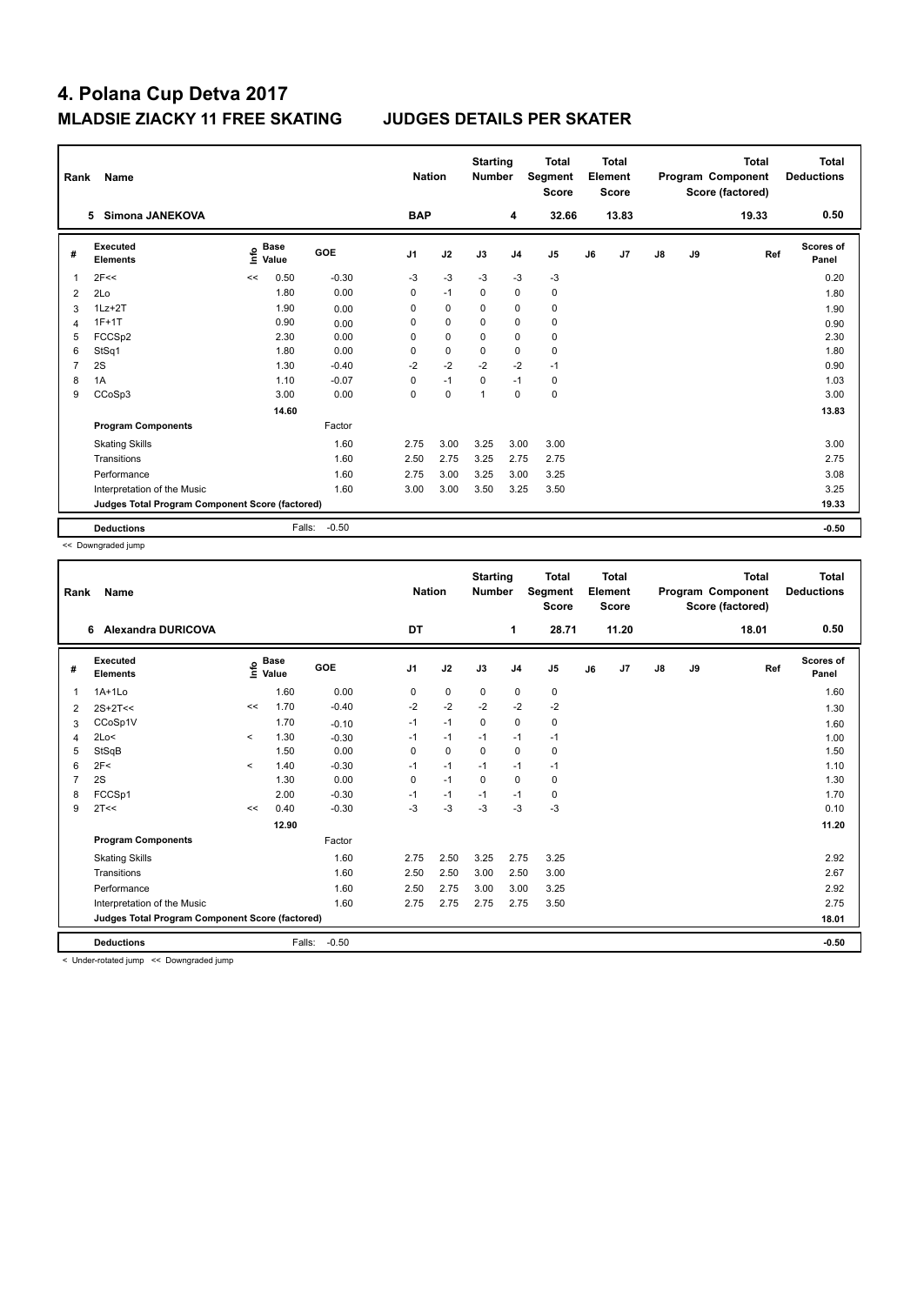| Rank           | Name                                            |                          |                      |            | <b>Nation</b>  |             | <b>Starting</b><br><b>Number</b> |                | <b>Total</b><br>Segment<br><b>Score</b> |    | Total<br>Element<br><b>Score</b> |    |    | <b>Total</b><br>Program Component<br>Score (factored) | Total<br><b>Deductions</b> |
|----------------|-------------------------------------------------|--------------------------|----------------------|------------|----------------|-------------|----------------------------------|----------------|-----------------------------------------|----|----------------------------------|----|----|-------------------------------------------------------|----------------------------|
|                | Adela MAZALOVA<br>$\overline{7}$                |                          |                      |            | <b>BB</b>      |             |                                  | 5              | 26.44                                   |    | 10.54                            |    |    | 16.40                                                 | 0.50                       |
| #              | Executed<br><b>Elements</b>                     | ١nfo                     | <b>Base</b><br>Value | <b>GOE</b> | J <sub>1</sub> | J2          | J3                               | J <sub>4</sub> | J5                                      | J6 | J7                               | J8 | J9 | Ref                                                   | Scores of<br>Panel         |
| 1              | 2S<+1A+SEQ                                      | $\checkmark$             | 1.60                 | $-0.53$    | $-3$           | $-3$        | $-3$                             | $-2$           | $-1$                                    |    |                                  |    |    |                                                       | 1.07                       |
| $\overline{2}$ | 2T <                                            | $\overline{\phantom{0}}$ | 0.90                 | $-0.20$    | $-1$           | $-1$        | $-1$                             | $-1$           | $-1$                                    |    |                                  |    |    |                                                       | 0.70                       |
| 3              | FSSp1                                           |                          | 2.00                 | $-0.30$    | $-1$           | $-1$        | $-1$                             | $-1$           | 0                                       |    |                                  |    |    |                                                       | 1.70                       |
| $\overline{4}$ | 1A                                              |                          | 1.10                 | 0.00       | $\Omega$       | $\mathbf 0$ | $\Omega$                         | $\mathbf 0$    | $\mathbf 0$                             |    |                                  |    |    |                                                       | 1.10                       |
| 5              | StSqB                                           |                          | 1.50                 | 0.00       | 0              | $\mathbf 0$ | $\Omega$                         | 0              | 0                                       |    |                                  |    |    |                                                       | 1.50                       |
| 6              | 2S                                              |                          | 1.30                 | $-0.13$    | $-2$           | $-1$        | $-1$                             | $\mathbf 0$    | $\mathbf 0$                             |    |                                  |    |    |                                                       | 1.17                       |
| 7              | 1Lz+1Lo                                         |                          | 1.10                 | 0.00       | $\Omega$       | $\mathbf 0$ | 0                                | 0              | 0                                       |    |                                  |    |    |                                                       | 1.10                       |
| 8              | 1F                                              |                          | 0.50                 | 0.00       | $\Omega$       | $\mathbf 0$ | $\Omega$                         | 0              | 0                                       |    |                                  |    |    |                                                       | 0.50                       |
| 9              | CCoSp1V                                         |                          | 1.70                 | 0.00       | $\Omega$       | $\mathbf 0$ | 0                                | $\Omega$       | $\pmb{0}$                               |    |                                  |    |    |                                                       | 1.70                       |
|                |                                                 |                          | 11.70                |            |                |             |                                  |                |                                         |    |                                  |    |    |                                                       | 10.54                      |
|                | <b>Program Components</b>                       |                          |                      | Factor     |                |             |                                  |                |                                         |    |                                  |    |    |                                                       |                            |
|                | <b>Skating Skills</b>                           |                          |                      | 1.60       | 2.50           | 2.50        | 3.00                             | 2.75           | 2.75                                    |    |                                  |    |    |                                                       | 2.67                       |
|                | Transitions                                     |                          |                      | 1.60       | 2.25           | 2.00        | 2.75                             | 2.50           | 2.50                                    |    |                                  |    |    |                                                       | 2.42                       |
|                | Performance                                     |                          |                      | 1.60       | 2.50           | 2.50        | 2.75                             | 2.50           | 2.75                                    |    |                                  |    |    |                                                       | 2.58                       |
|                | Interpretation of the Music                     |                          |                      | 1.60       | 2.25           | 2.25        | 2.75                             | 2.75           | 2.75                                    |    |                                  |    |    |                                                       | 2.58                       |
|                | Judges Total Program Component Score (factored) |                          |                      |            |                |             |                                  |                |                                         |    |                                  |    |    |                                                       | 16.40                      |
|                | <b>Deductions</b>                               |                          | Falls:               | $-0.50$    |                |             |                                  |                |                                         |    |                                  |    |    |                                                       | $-0.50$                    |

< Under-rotated jump

| Rank | <b>Name</b>                                     |                                    |        |         | <b>Nation</b>  |             | <b>Starting</b><br><b>Number</b> |                | <b>Total</b><br>Segment<br><b>Score</b> |    | <b>Total</b><br>Element<br><b>Score</b> |               |    | <b>Total</b><br>Program Component<br>Score (factored) | <b>Total</b><br><b>Deductions</b> |
|------|-------------------------------------------------|------------------------------------|--------|---------|----------------|-------------|----------------------------------|----------------|-----------------------------------------|----|-----------------------------------------|---------------|----|-------------------------------------------------------|-----------------------------------|
|      | <b>Simona SANITRAROVA</b><br>8                  |                                    |        |         | <b>BB</b>      |             |                                  | $\mathbf{2}$   | 25.23                                   |    | 9.73                                    |               |    | 16.00                                                 | 0.50                              |
| #    | Executed<br><b>Elements</b>                     | <b>Base</b><br>$\frac{6}{5}$ Value |        | GOE     | J <sub>1</sub> | J2          | J3                               | J <sub>4</sub> | J <sub>5</sub>                          | J6 | J7                                      | $\mathsf{J}8$ | J9 | Ref                                                   | Scores of<br>Panel                |
| 1    | 1Lz+1Lo                                         |                                    | 1.10   | 0.00    | 0              | $\mathbf 0$ | $\mathbf 0$                      | $\mathbf 0$    | $\pmb{0}$                               |    |                                         |               |    |                                                       | 1.10                              |
| 2    | $1A+1Lo$                                        |                                    | 1.60   | 0.00    | 0              | $\mathbf 0$ | $-1$                             | 0              | 0                                       |    |                                         |               |    |                                                       | 1.60                              |
| 3    | 1Lz                                             |                                    | 0.60   | 0.00    | 0              | $\mathbf 0$ | 0                                | 0              | 0                                       |    |                                         |               |    |                                                       | 0.60                              |
| 4    | FSSp1                                           |                                    | 2.00   | $-0.20$ | $-2$           | $-1$        | $-1$                             | $\mathbf 0$    | $\pmb{0}$                               |    |                                         |               |    |                                                       | 1.80                              |
| 5    | StSqB                                           |                                    | 1.50   | 0.00    | 0              | $\mathbf 0$ | 0                                | 0              | 0                                       |    |                                         |               |    |                                                       | 1.50                              |
| 6    | 1A                                              |                                    | 1.10   | $-0.07$ | $-1$           | $-1$        | 0                                | 0              | 0                                       |    |                                         |               |    |                                                       | 1.03                              |
|      | 1F                                              |                                    | 0.50   | 0.00    | 0              | $\mathbf 0$ | 0                                | 0              | 0                                       |    |                                         |               |    |                                                       | 0.50                              |
| 8    | 2S<<                                            | <<                                 | 0.40   | $-0.30$ | $-3$           | $-3$        | $-3$                             | $-3$           | $-3$                                    |    |                                         |               |    |                                                       | 0.10                              |
| 9    | CCoSpBV                                         |                                    | 1.50   | 0.00    | 0              | $\mathbf 0$ | $\mathbf 0$                      | $\mathbf 0$    | $\pmb{0}$                               |    |                                         |               |    |                                                       | 1.50                              |
|      |                                                 |                                    | 10.30  |         |                |             |                                  |                |                                         |    |                                         |               |    |                                                       | 9.73                              |
|      | <b>Program Components</b>                       |                                    |        | Factor  |                |             |                                  |                |                                         |    |                                         |               |    |                                                       |                                   |
|      | <b>Skating Skills</b>                           |                                    |        | 1.60    | 2.25           | 2.50        | 3.00                             | 2.75           | 2.50                                    |    |                                         |               |    |                                                       | 2.58                              |
|      | Transitions                                     |                                    |        | 1.60    | 2.00           | 2.50        | 2.75                             | 2.50           | 2.25                                    |    |                                         |               |    |                                                       | 2.42                              |
|      | Performance                                     |                                    |        | 1.60    | 2.00           | 2.50        | 2.75                             | 2.50           | 2.50                                    |    |                                         |               |    |                                                       | 2.50                              |
|      | Interpretation of the Music                     |                                    |        | 1.60    | 1.75           | 2.50        | 2.75                             | 2.50           | 2.50                                    |    |                                         |               |    |                                                       | 2.50                              |
|      | Judges Total Program Component Score (factored) |                                    |        |         |                |             |                                  |                |                                         |    |                                         |               |    |                                                       | 16.00                             |
|      | <b>Deductions</b>                               |                                    | Falls: | $-0.50$ |                |             |                                  |                |                                         |    |                                         |               |    |                                                       | $-0.50$                           |

<< Downgraded jump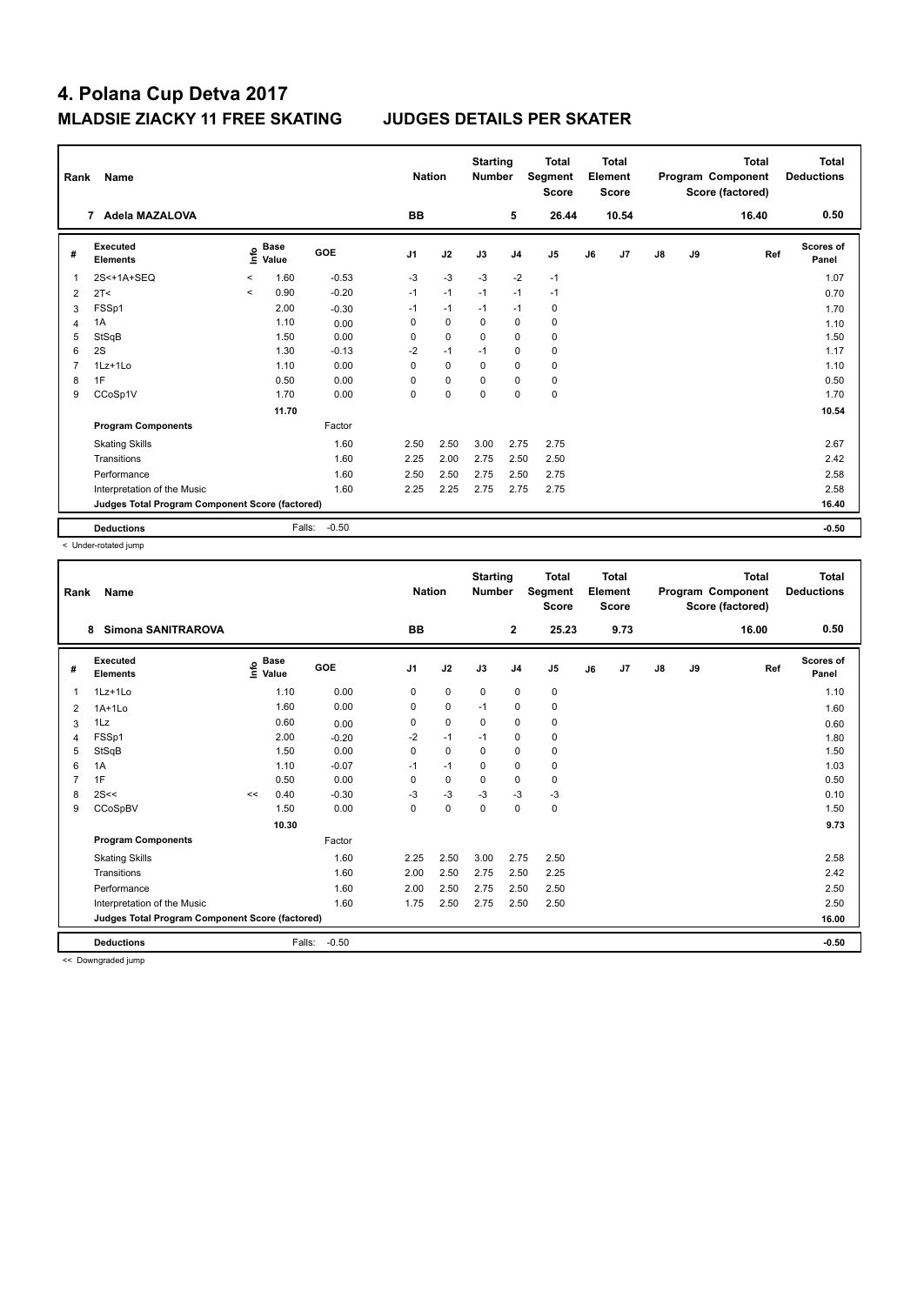| Rank           | Name                                            |                     |                                  |            | <b>Nation</b>  |             | <b>Starting</b><br><b>Number</b> |                | <b>Total</b><br>Segment<br><b>Score</b> |    | <b>Total</b><br>Element<br><b>Score</b> |               |    | <b>Total</b><br>Program Component<br>Score (factored) | Total<br><b>Deductions</b> |
|----------------|-------------------------------------------------|---------------------|----------------------------------|------------|----------------|-------------|----------------------------------|----------------|-----------------------------------------|----|-----------------------------------------|---------------|----|-------------------------------------------------------|----------------------------|
|                | <b>Dominika NOCIAROVA</b><br>9                  |                     |                                  |            | <b>ZVM</b>     |             |                                  | 8              | 22.60                                   |    | 7.53                                    |               |    | 15.07                                                 | 0.00                       |
| #              | Executed<br><b>Elements</b>                     |                     | <b>Base</b><br>o Base<br>⊆ Value | <b>GOE</b> | J <sub>1</sub> | J2          | J3                               | J <sub>4</sub> | J5                                      | J6 | J7                                      | $\mathsf{J}8$ | J9 | Ref                                                   | <b>Scores of</b><br>Panel  |
| 1              | 1A                                              |                     | 1.10                             | 0.00       | 0              | $\mathbf 0$ | $\mathbf 0$                      | $\mathbf 0$    | $\mathbf 0$                             |    |                                         |               |    |                                                       | 1.10                       |
| $\overline{2}$ | 2S<<                                            | <<                  | 0.40                             | $-0.20$    | -3             | $-2$        | $-2$                             | $-2$           | $-2$                                    |    |                                         |               |    |                                                       | 0.20                       |
| 3              | $2S<<+2T<<$                                     | <<                  | 0.80                             | $-0.27$    | $-3$           | $-3$        | $-2$                             | $-3$           | $-2$                                    |    |                                         |               |    |                                                       | 0.53                       |
| 4              | $CSSp*$                                         | $\star$             | 0.00                             | 0.00       | ٠              |             |                                  | ÷              | $\overline{a}$                          |    |                                         |               |    |                                                       | 0.00                       |
| 5              | $1A+1Lo<$                                       | $\hat{\phantom{a}}$ | 1.50                             | $-0.20$    | $-2$           | $-1$        | $-1$                             | $-1$           | $-1$                                    |    |                                         |               |    |                                                       | 1.30                       |
| 6              | StSqB                                           |                     | 1.50                             | 0.00       | 0              | $\mathbf 0$ | 0                                | $\mathbf 0$    | $\pmb{0}$                               |    |                                         |               |    |                                                       | 1.50                       |
| 7              | 1Lo                                             |                     | 0.50                             | 0.00       | 0              | $\mathbf 0$ | $\mathbf 0$                      | $\mathbf 0$    | $\pmb{0}$                               |    |                                         |               |    |                                                       | 0.50                       |
| 8              | 1F                                              |                     | 0.50                             | 0.00       | 0              | $\mathbf 0$ | 0                                | 0              | 0                                       |    |                                         |               |    |                                                       | 0.50                       |
| 9              | CCoSp2V                                         |                     | 2.00                             | $-0.10$    | $-1$           | $-1$        | 0                                | $\mathbf 0$    | $\pmb{0}$                               |    |                                         |               |    |                                                       | 1.90                       |
|                |                                                 |                     | 8.30                             |            |                |             |                                  |                |                                         |    |                                         |               |    |                                                       | 7.53                       |
|                | <b>Program Components</b>                       |                     |                                  | Factor     |                |             |                                  |                |                                         |    |                                         |               |    |                                                       |                            |
|                | <b>Skating Skills</b>                           |                     |                                  | 1.60       | 2.00           | 2.25        | 3.00                             | 2.50           | 2.25                                    |    |                                         |               |    |                                                       | 2.33                       |
|                | Transitions                                     |                     |                                  | 1.60       | 1.75           | 2.25        | 2.75                             | 2.25           | 2.00                                    |    |                                         |               |    |                                                       | 2.17                       |
|                | Performance                                     |                     |                                  | 1.60       | 1.75           | 2.50        | 2.50                             | 2.50           | 2.25                                    |    |                                         |               |    |                                                       | 2.42                       |
|                | Interpretation of the Music                     |                     |                                  | 1.60       | 2.00           | 2.50        | 2.50                             | 2.50           | 2.50                                    |    |                                         |               |    |                                                       | 2.50                       |
|                | Judges Total Program Component Score (factored) |                     |                                  |            |                |             |                                  |                |                                         |    |                                         |               |    |                                                       | 15.07                      |
|                | <b>Deductions</b>                               |                     |                                  |            |                |             |                                  |                |                                         |    |                                         |               |    |                                                       | 0.00                       |

< Under-rotated jump << Downgraded jump \* Invalid element

| Rank         | <b>Name</b>                                     |    |                                  |            | <b>Nation</b>  |                          | <b>Starting</b><br><b>Number</b> |                          | <b>Total</b><br>Segment<br><b>Score</b> |    | <b>Total</b><br>Element<br><b>Score</b> |               |    | <b>Total</b><br>Program Component<br>Score (factored) | <b>Total</b><br><b>Deductions</b> |
|--------------|-------------------------------------------------|----|----------------------------------|------------|----------------|--------------------------|----------------------------------|--------------------------|-----------------------------------------|----|-----------------------------------------|---------------|----|-------------------------------------------------------|-----------------------------------|
| 10           | <b>Natalia SUPKOVA</b>                          |    |                                  |            | <b>NRH</b>     |                          |                                  | 3                        | 22.44                                   |    | 7.30                                    |               |    | 16.14                                                 | 1.00                              |
| #            | Executed<br><b>Elements</b>                     |    | <b>Base</b><br>e Base<br>⊆ Value | <b>GOE</b> | J <sub>1</sub> | J2                       | J3                               | J <sub>4</sub>           | J5                                      | J6 | J7                                      | $\mathsf{J}8$ | J9 | Ref                                                   | <b>Scores of</b><br>Panel         |
| $\mathbf{1}$ | 2Lo                                             |    | 1.80                             | $-0.40$    | $-2$           | $-2$                     | $-1$                             | $-1$                     | $-1$                                    |    |                                         |               |    |                                                       | 1.40                              |
| 2            | FCSSp                                           |    | 0.00                             | 0.00       | ٠              | $\overline{\phantom{a}}$ | ٠                                | $\overline{\phantom{a}}$ | $\overline{\phantom{a}}$                |    |                                         |               |    |                                                       | 0.00                              |
| 3            | $1A+1T$                                         |    | 1.50                             | 0.00       | 0              | 0                        | $\mathbf 0$                      | $\mathbf 0$              | 0                                       |    |                                         |               |    |                                                       | 1.50                              |
| 4            | 2S                                              |    | 1.30                             | $-0.60$    | $-3$           | -3                       | $-3$                             | $-3$                     | $-3$                                    |    |                                         |               |    |                                                       | 0.70                              |
| 5            | CCoSp                                           |    | 0.00                             | 0.00       |                | $\overline{\phantom{a}}$ |                                  | $\overline{\phantom{a}}$ |                                         |    |                                         |               |    |                                                       | 0.00                              |
| 6            | 1F                                              |    | 0.50                             | 0.00       | 0              | $\mathbf 0$              | $\mathbf 0$                      | 0                        | 0                                       |    |                                         |               |    |                                                       | 0.50                              |
|              | StSqB                                           |    | 1.50                             | 0.00       | 0              | $\mathbf 0$              | $\Omega$                         | $\mathbf 0$              | 0                                       |    |                                         |               |    |                                                       | 1.50                              |
| 8            | 1A                                              |    | 1.10                             | $-0.60$    | $-3$           | -3                       | $-3$                             | $-3$                     | $-3$                                    |    |                                         |               |    |                                                       | 0.50                              |
| 9            | $2Lo+1T<<$                                      | << | 1.80                             | $-0.60$    | $-2$           | $-2$                     | $-2$                             | $\mathbf 0$              | $-2$                                    |    |                                         |               |    |                                                       | 1.20                              |
|              |                                                 |    | 9.50                             |            |                |                          |                                  |                          |                                         |    |                                         |               |    |                                                       | 7.30                              |
|              | <b>Program Components</b>                       |    |                                  | Factor     |                |                          |                                  |                          |                                         |    |                                         |               |    |                                                       |                                   |
|              | <b>Skating Skills</b>                           |    |                                  | 1.60       | 2.25           | 2.25                     | 3.00                             | 2.75                     | 3.00                                    |    |                                         |               |    |                                                       | 2.67                              |
|              | Transitions                                     |    |                                  | 1.60       | 2.00           | 2.25                     | 2.50                             | 2.50                     | 2.75                                    |    |                                         |               |    |                                                       | 2.42                              |
|              | Performance                                     |    |                                  | 1.60       | 2.00           | 2.50                     | 2.50                             | 2.50                     | 3.00                                    |    |                                         |               |    |                                                       | 2.50                              |
|              | Interpretation of the Music                     |    |                                  | 1.60       | 1.75           | 2.25                     | 2.75                             | 2.50                     | 3.00                                    |    |                                         |               |    |                                                       | 2.50                              |
|              | Judges Total Program Component Score (factored) |    |                                  |            |                |                          |                                  |                          |                                         |    |                                         |               |    |                                                       | 16.14                             |
|              | <b>Deductions</b>                               |    | Falls:                           | $-1.00$    |                |                          |                                  |                          |                                         |    |                                         |               |    |                                                       | $-1.00$                           |

<< Downgraded jump